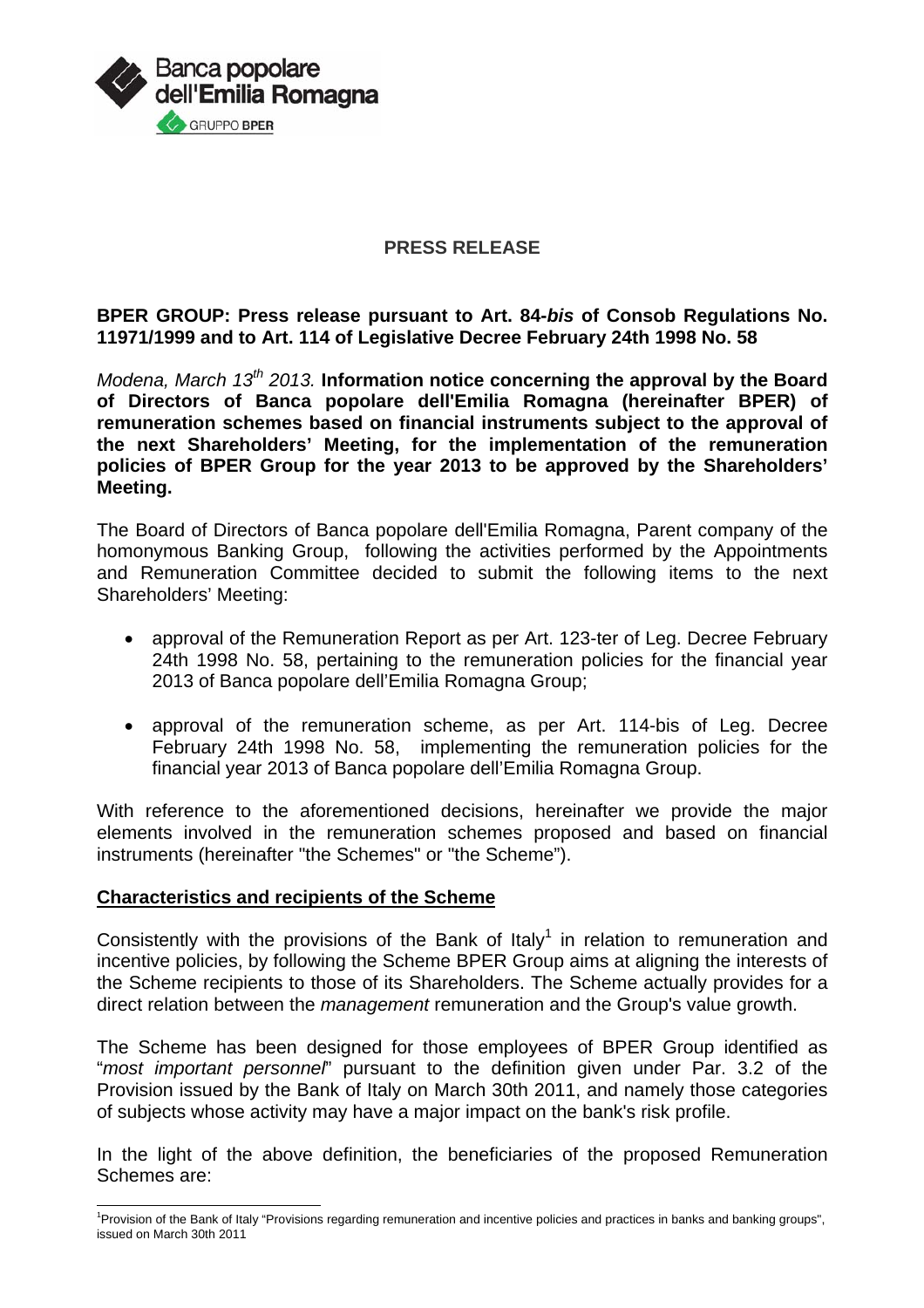- the Managing Director of the Parent Company:
- the General Directors of the Parent Company of each Bank in the Group and of BPER Services (società consortile or consortium company);
- the Executives with strategic responsibilities at the Parent Company: twelve (12) for the year 2013;
- the Executives with strategic responsibilities at Banco di Sardegna: two (2) for the year 2013;
- other *"most important personnel"* of the Parent Company: four (4) for the year 2013.

During the financial year 2013, in the event of turnover or replacements of the persons identified as most important personnel, also the person/s who takes/take over a position or more positions will be among the recipients of the Scheme, as far as entitled to it.

The *bonus* shall be allocated on condition that BPER Group attains financial-economic objectives established *ex-ante* (hereinafter "*entry gates"*). The *bonus* actually disbursed shall be related to the individual *performance* of each Scheme recipient, who shall be individually evaluated based on a set of qualitative and/or economic-financial indicators defined within the scope of the Group remuneration policies.

If the *bonus* so obtained exceeds an amount established by the Board of Directors of the Parent Company, the Scheme is activated. This provides for the allocation - on a free basis - of a certain number of "*Phantom Stocks*", instruments which entitle each recipient to the disbursement, on expiry of any deferral and/or *retention* periods, of a *cash bonus* ("*cash*") corresponding to the exchange value of the BPER stocks at that date (calculated as a simple mathematical average of the BPER official stock prices measured in the two weeks prior to the Board of Directors Meeting that approves the financial statement for the year in which the *bonus* is actually disbursed).

The Scheme provides that the *bonus* component allocated with recourse to *"Phantom Stocks"* and deferred over time is divided into equal shares over the three financial years following the year in which the same *bonus* was allocated (subject to a 1 year retention period as of the due date of each deferred share), on condition that the *entry gates* established for the previous financial year have been exceeded.

BPER, on condition that the established entry gates are exceeded, identifies as beneficiaries of the 2013 Scheme only those persons who, in accordance with the *ex – post performance* evaluation method, have been assigned a *bonus* higher than the amount defined by the Board of Directors of the Parent Company. As a consequence, it is not possible to *ex – ante* determine the total number of *Phantom Stocks* which shall be allocated, the relative exchange value and the number of actual beneficiaries.

# **Information notice on the decisions taken by the Board of Directors of BPER concerning the implementation of the remuneration schemes based on financial instruments and approved by the Shareholders' Meeting held on April 21st 2012**

Considering the economical-financial results attained at Group level in relation to the 2012 Scheme, no *bonus* nor "*Phantom Stock*" were allocated to the "most important